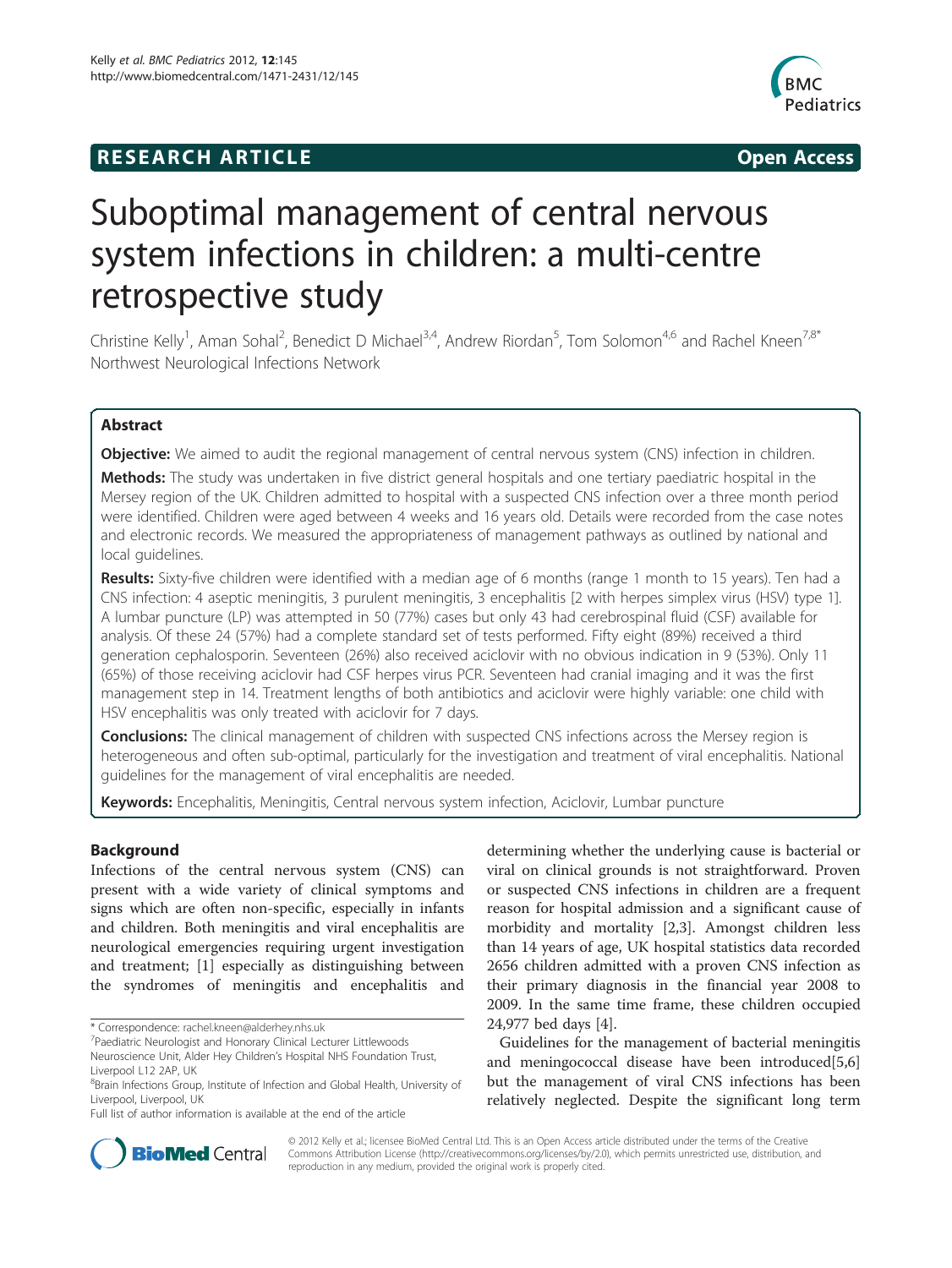morbidity associated with acute encephalitis in children (reported to occur in over a half of the patients)[[7\]](#page-7-0) and the evidence that early diagnosis and treatment of herpes simplex virus (HSV) encephalitis improves outcome,[\[8\]](#page-7-0) there is comparatively little research into its incidence, clinical features and management in the UK.

An earlier study of children with suspected encephalitis in a tertiary paediatric hospital in our region found that the management was often haphazard [\[9](#page-7-0)]. This current study aims to audit the management of children with suspected CNS infection in all hospitals admitting children across the region, including the original tertiary hospital. As far as the authors are aware, this is the first comparative study in children examining the incidence, clinical features and management of acute bacterial and viral CNS infections in a single population.

# Methods

Over a three month period ( $1<sup>st</sup>$  September to  $1<sup>st</sup>$  December 2007), we undertook a multicentre cross-sectional retrospective cohort study of the clinical case notes and electronic databases of children (aged 1 month to 16 years) admitted with suspected acute CNS infections to six hospitals across the Merseyside region, including five district general hospitals and the specialist children's hospital (providing secondary care to Liverpool and tertiary care to Merseyside & North Wales) where the pilot study was conducted. The study was approved by each of the Clinical Research and Audit Departments of the individual NHS Trusts involved, and is reported in accordance with STROBE Guidelines (Strengthening the Reporting of Observational studies in Epidemiology; [www.strobe-statement.org\)](http://www.strobe-statement.org).) [\[10](#page-7-0)].

# Case inclusion

To identify children in whom a CNS infection might have been suspected we screened doctors ward round registers (lists of all patients admitted to the ward with their final diagnoses), electronic laboratory records to identify patients who had cerebrospinal fluid (CSF) analysis and electronic pharmacy records to identify patients who had received an intravenous third generation cephalosporin, intravenous aciclovir or a combination of both medications. Those receiving these drugs for other indications were excluded. Children having an elective lumbar puncture were also excluded. The case notes of identified children were examined and anonymised data, including whether the admitting doctor had suspected a CNS infection, were recorded on a standardised form by a member of the study team.

Clinical management was compared with the NICE ([www.NICE.org.uk\)](http://www.NICE.org.uk) guidelines for the management of bacterial meningitis and meningococcal septicaemia, the management of febrile children less than 5 years old and

with a regional guideline for the management of suspected encephalitis [[6,9,11\]](#page-7-0). These indicate that children with suspected CNS infections should have an urgent LP, unless they have one of the following contraindications: Glasgow coma score (GCS) <9 or declining, focal neurological signs, strong suspicion of meningococcal septicaemia, systemic shock, bradycardia (heart rate <60 beats per minute), systemic hypertension blood pressure >95<sup>th</sup> centile for age), signs of raised intracranial pressure, altered pupillary response, abnormal posturing or abnormal respiratory pattern [[12\]](#page-7-0). A cerebrospinal fluid (CSF) pleocytosis was defined as more than 5 white blood cells per millilitre. Data was collected in the local hospitals and entered into an anonymous centralised database in accordance with national guidance.

### Clinical case definitions

For the purposes of analysis, we classified the patients three times during the study. If children were treated with intravenous aciclovir they were classified as having 'suspected encephalitis' and if they were only treated with a third generation cephalosporin they were classified as having 'suspected meningitis'. The second classification was a clinical case definition on the basis of their presenting features, initial CSF and cranial imaging findings (Table [1](#page-2-0)). Typical imaging findings on CT included hypodensity in the brain parenchyma with associated oedema and on MRI included high signal changes in the brain parenchyma on T2 weighted images with associated oedema [[11](#page-7-0)]. Patients that met the definition of purulent or aseptic meningitis or encephalitis were considered to have a 'clinically diagnosed CNS infection' whereas those with meningism or encephalopathy only were not. After microbiological/virological analysis was completed, patients were further classified as having a 'microbiologically or virologically confirmed CNS infection', if an appropriate pathogen was identified. For children who met none of the clinical case definitions the most likely diagnosis as judged clinically was used. We defined the 'time to suspicion of a CNS infection' as the time from the first medical review to the time the event or intervention was first documented in the case notes.

A 'full CSF order set' was defined as CSF being sent for the following investigations: a white cell count (WCC), red blood cell count (RBC), gram stain, glucose level (with paired plasma sample) and protein level.

### **Statistics**

The t- test and Mann Whitney U test were used to analyse categorical and continuous nonparametric data respectively, with the statistics packages Stats direct and SPSS (SPSS Inc 2009). Odds ratios with 95% confidence intervals were calculated where appropriate with statistical significance defined as p < 0.05.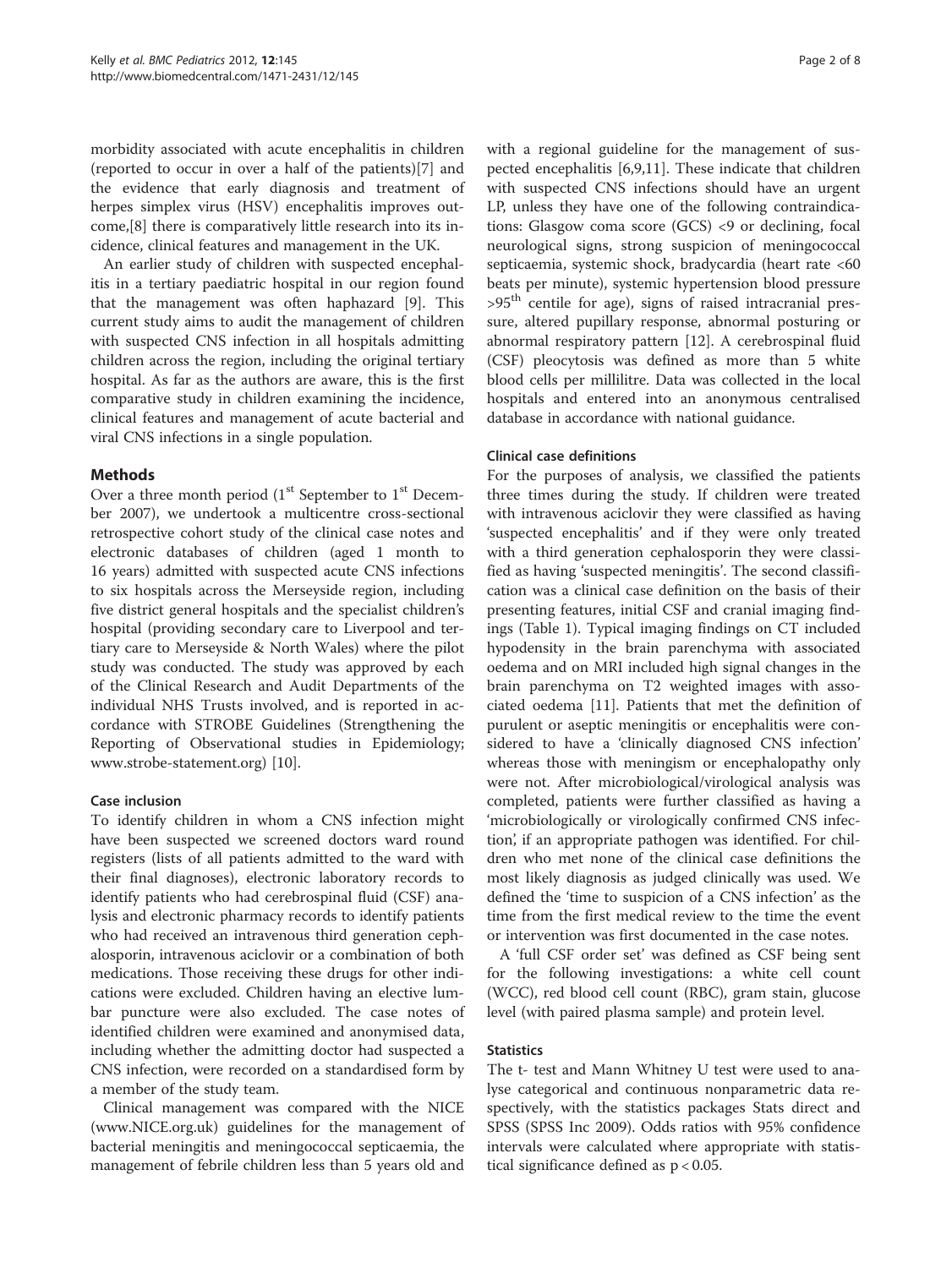|                     | Clinical and initial investigatory criteria                                                                                                                                                                                                       | Microbiological & virological confirmation                                                                                      |
|---------------------|---------------------------------------------------------------------------------------------------------------------------------------------------------------------------------------------------------------------------------------------------|---------------------------------------------------------------------------------------------------------------------------------|
| Encephalopathy only | Altered consciousness with no evidence of<br>typical abnormalities in imaging or CSF<br>analysis (i.e. CSF white cell count <5/ml)                                                                                                                |                                                                                                                                 |
| Encephalitis        | Altered consciousness with no other cause<br>identified & evidence of typical<br>abnormalities in imaging or CSF analysis<br>(i.e. CSF white cell count ≥5/ml)                                                                                    | Defined as 'microbiologically/virologically<br>confirmed' if a pathogen was identified by<br>culture or PCR of the CSF          |
| Meningism only      | Meningism (neck stiffness, bulging<br>fontanelle and/or photophobia) without<br>evidence of altered consiousness and no<br>evidence of typical abnormalities in<br>imaging or CSF analysis (ie white cell<br>count $<5$ /ml)                      |                                                                                                                                 |
| Purulent Meningitis | Febrile illness or meningism with no<br>altered consciousness & CSF WCC.<br>$>1000$ /ml or between 100 and 1000/ml<br>with a predominance of polymorphonuclear<br>cells and a CSF: plasma glucose ratio <0.5<br>(or unpaired CSF glucose <5 mmol) | Defined as 'microbioloigcally confirmed' if a<br>pathogen was identified by culture or PCR of the<br>CSE or blood               |
| Aseptic meningitis  | Febrile illness or meningism with no<br>altered consciousness with a normal CSF:<br>plasma glucose ratio (>0.5) & either a<br>CSF white cell count of 5-20/ml, or 20-<br>1000/ml with a lymphocyte predominance                                   | Defined as 'microbiologically/virologically<br>confirmed' if a pathogen was identified by<br>culture or PCR of the CSE or blood |

# <span id="page-2-0"></span>Table 1 Clinical case definitions for classification of children with suspected CNS infection

For epidemiological analysis, the number of children served by the hospitals participating in our study was identified from the published literature where available and where not available was estimated from the Trust catchment population using national population data [[13\]](#page-7-0).

# Results

One unit was unable to provide data as there was no record of an LP being performed on a child within the 3 month period and there was no other method of identifying the cases.

# Patients

Sixty five patients were identified. No children who were ultimately diagnosed with a CNS infection had the diagnosis missed at admission. Ten met the clinical case definitions for a diagnosis of a CNS infection with six having a pathogen identified (Table [2\)](#page-3-0). Of the 55 without CNS infection, 46 were classified as encephalopathy, five as meningism and four had non-specific features suggestive of a CNS infection but could not be classified further (Table 1). The median (range) age was 6 months (1 month-15 years):48 (72%) were < three years old; 40 (62%) were male. The median (range) age of children who met the clinical case definition for a CNS infection was 4.2 months (1 month to 7 years) and those who did not was 8 months (1 month to 14 years). One child had recently travelled out of the UK (within Europe). None were suspected of being immunosuppressed.

The catchment population for these hospitals was 537,620 children giving an approximate annual incidence of: any CNS infection 7.45/100 000; aseptic meningitis 3.0/100 000; purulent meningitis 2.2/100 000 and encephalitis 2.2/100 000.

# Clinical features

Common presenting symptoms for the cohort as a whole were fever (72%) and a prodromal illness (74%). Clinical features alone did not accurately distinguish between children with and without a final diagnosis of CNS infection. Half of the children with a final diagnosis of CNS infection had vomiting or a rash compared to 35% and 27% respectively for children with an alternative final diagnosis ( $p > 0.05$ ). Thirty percent with a CNS infection had a Glasgow Coma Score (GCS) less than 15 compared to 13% of those without  $(p > 0.05)$ . Less than 10% of children in either group exhibited neck stiffness, photophobia or focal neurology. The median (range) time to suspicion of CNS infection was one hour (0– 60 hours). The median (range) time to suspicion of CNS infection was significantly less for children who were treated with aciclovir compared to those who were only treated with a  $3<sup>rd</sup>$  generation cephalosporin [0 hours (0 to 60) versus 1 hour (0 to 48) respectively; p value 0.047]. However, the median (range) time to performing the LP was significantly longer for those initially suspected of encephalitis compared to those suspected of meningitis [13.5 hours (0.5 to 72) versus 5.5 hours (1 to 24) respectively; p value 0.036].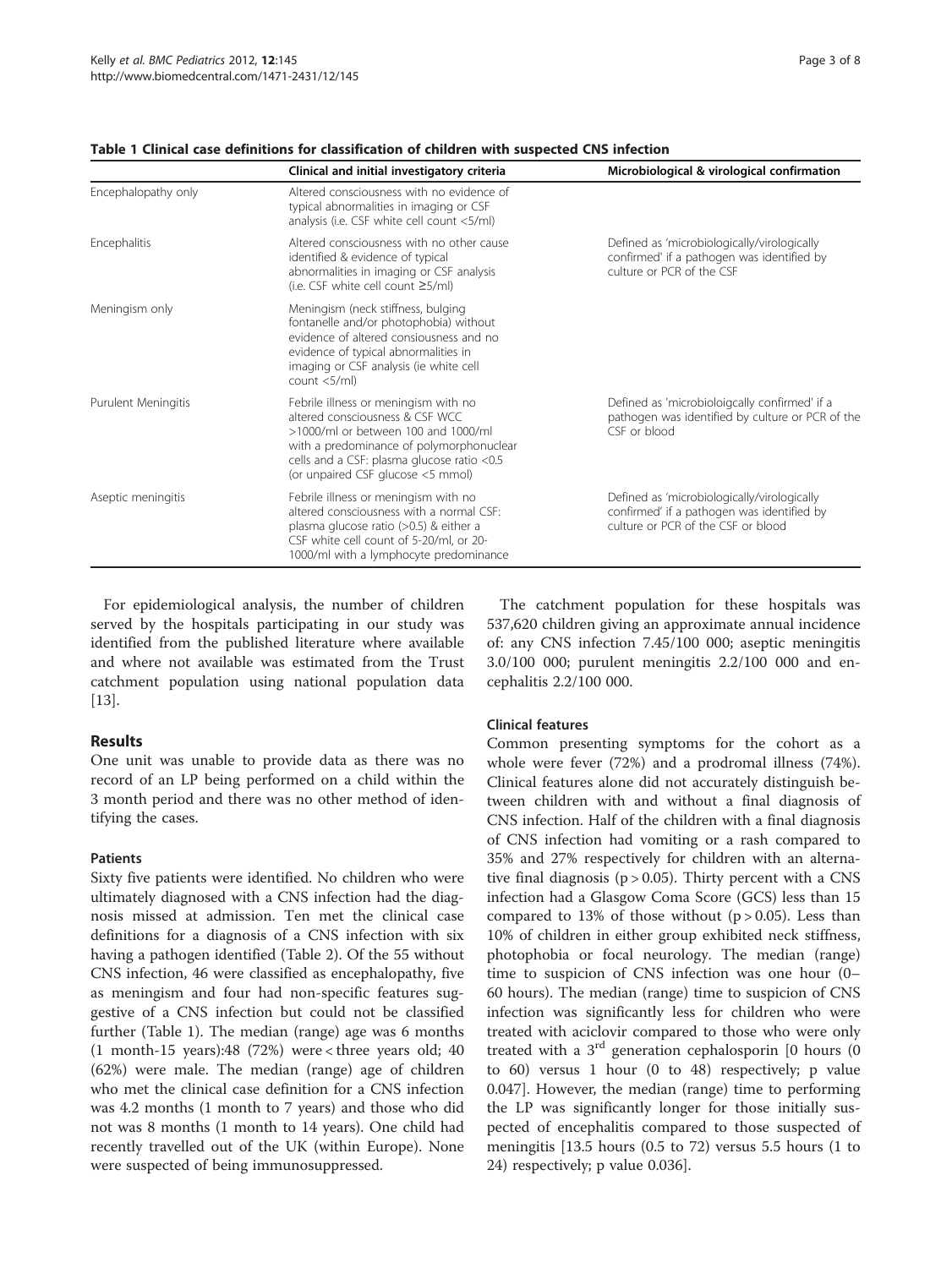| <b>Final diagnosis</b>            | CSF WCC cells/ml CSF glucose   | mmol/L<br>(CSF/plasma ratio) | <b>CSF PCR</b>                     | <b>Blood cultures</b>                           | Treatment        | (days) | <b>Duration Microbiology/ID</b><br>advice sought? |
|-----------------------------------|--------------------------------|------------------------------|------------------------------------|-------------------------------------------------|------------------|--------|---------------------------------------------------|
| Aseptic Meningitis 8              |                                | 4.5 (no plasma<br>glucose)   | Negative                           | Negative                                        | cephalosporin 4  |        | Yes                                               |
|                                   | 28                             | 3.9 (no plasma<br>glucose)   | Negative                           | Escherichia coli                                | cephalosporin 3  |        | Yes                                               |
|                                   | 20                             | 2.9 (no plasma<br>glucose)   | Not done                           | Negative                                        | cephalosporin 2  |        | Yes                                               |
|                                   | 130                            | 3.7(0.62)                    | Not done                           | Negative                                        | cephalosporin 21 |        | Yes                                               |
| Purulent Meningitis Blood stained |                                | Blood stained                | Not done                           | Haemophillus influenzae type b cephalosporin 9  |                  |        | Yes                                               |
|                                   |                                |                              |                                    |                                                 | aciclovir        |        |                                                   |
|                                   | 632                            | 4.7(0.76)                    | Negative                           | Group B Neisseria meningitidis cephalosporin 12 |                  |        | Yes                                               |
|                                   | 112                            | 0.17(0.03)                   | Negative                           | Negative                                        | cephalosporin 7  |        | Yes                                               |
| Encephalitis                      | 0                              | 2.7(0.44)                    | Adeno virus<br>species             | Negative                                        | aciclovir        | 8      | No                                                |
|                                   |                                |                              |                                    |                                                 | cephalosporin 8  |        |                                                   |
|                                   | 0                              | 5.2 (no plasma<br>glucose)   | Herpes Simplex Negative            |                                                 | aciclovir        | 7      | No                                                |
|                                   |                                |                              | Virus 1                            |                                                 | cephalosporin 7  |        |                                                   |
|                                   | 7.2 (lymphocytosis) 3.6 (0.56) |                              | Herpes Simplex Negative<br>Virus 1 |                                                 | aciclovir        | 14     | Yes                                               |
|                                   |                                |                              |                                    |                                                 | cephalosporin 2  |        |                                                   |

# <span id="page-3-0"></span>Table 2 Details of microbiology results and management in 10 children with a confirmed diagnosis of CNS infection

# Neurological features

Fifty-six (86%) had an admission GCS documented. It was reduced in 10 (15%); with eight scoring <8. Sixteen (25%) had seizures: 14 (22%) had generalised tonic-clonic seizures prior to admission; five had further seizures in hospital. Two (3%) additional patients had focal seizures after admission. One had a post-ictal Todd's paresis following an atypical febrile convulsion. One further patient complained of parasthesiae in one arm; his final diagnosis was migraine.

# Management pathways

Figure 1 demonstrates the final diagnoses for all children compared to their suspected diagnosis at presentation. Management pathways and outcomes are summarised in Figure [2](#page-4-0). The first management step was: LP in 34 (52%), treatment first 26 (40%) [17 (65%) a third generation cephalosporin and 9 (15%) a combination of a cephalosporin and aciclovir], cranial imaging five (8%). Figure 1 details the final diagnoses.

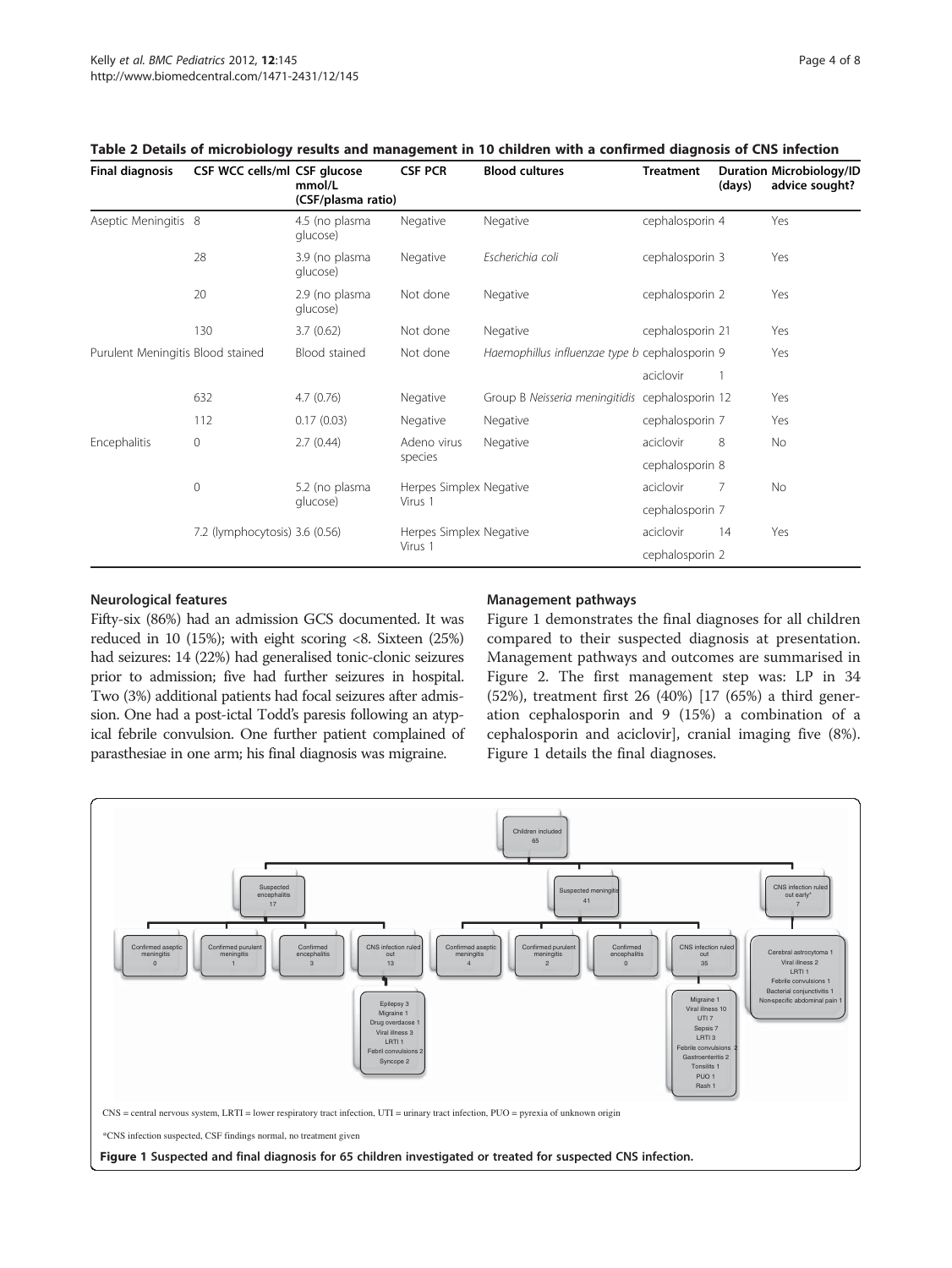Investigations Overall, an LP was attempted in 50 children (77%). CSF was suitable for analysis in 43 (86%): five had a dry tap

and two were heavily blood stained. Thirty three children (51%) did not have an LP performed at initial presentation. Twelve of these children (18%) were initially deemed to have a contraindication to LP (five had new onset seizures, four had clinical signs of raised intracranial pressure, one had a new hemiplegia, one had hemisensory symptoms, and one had poor skin perfusion). For the remaining 11 children there had been no contra-indication identified.

Following further investigation, 8 out of the 12 children who initially had a contra-indication to LP went on to have an LP attempted. Therefore a total of fifteen children (23%) had no LP attempted at any time. One of these children had a proven contra-indication to LP following investigation (final diagnosis brain tumour) but no obvious reasons were given for not undertaking an LP in the remaining 14 children.

Looking more closely at these 14 children, 4 cultured an organism in blood cultures (Group B Neisseria meningitidis: final diagnosis bacterial meningitis, Staphylococcus aureus: final diagnosis urinary tract infection, Streptococcus pyogenes: final diagnosis septicaemia and Streptococcus

<span id="page-4-0"></span>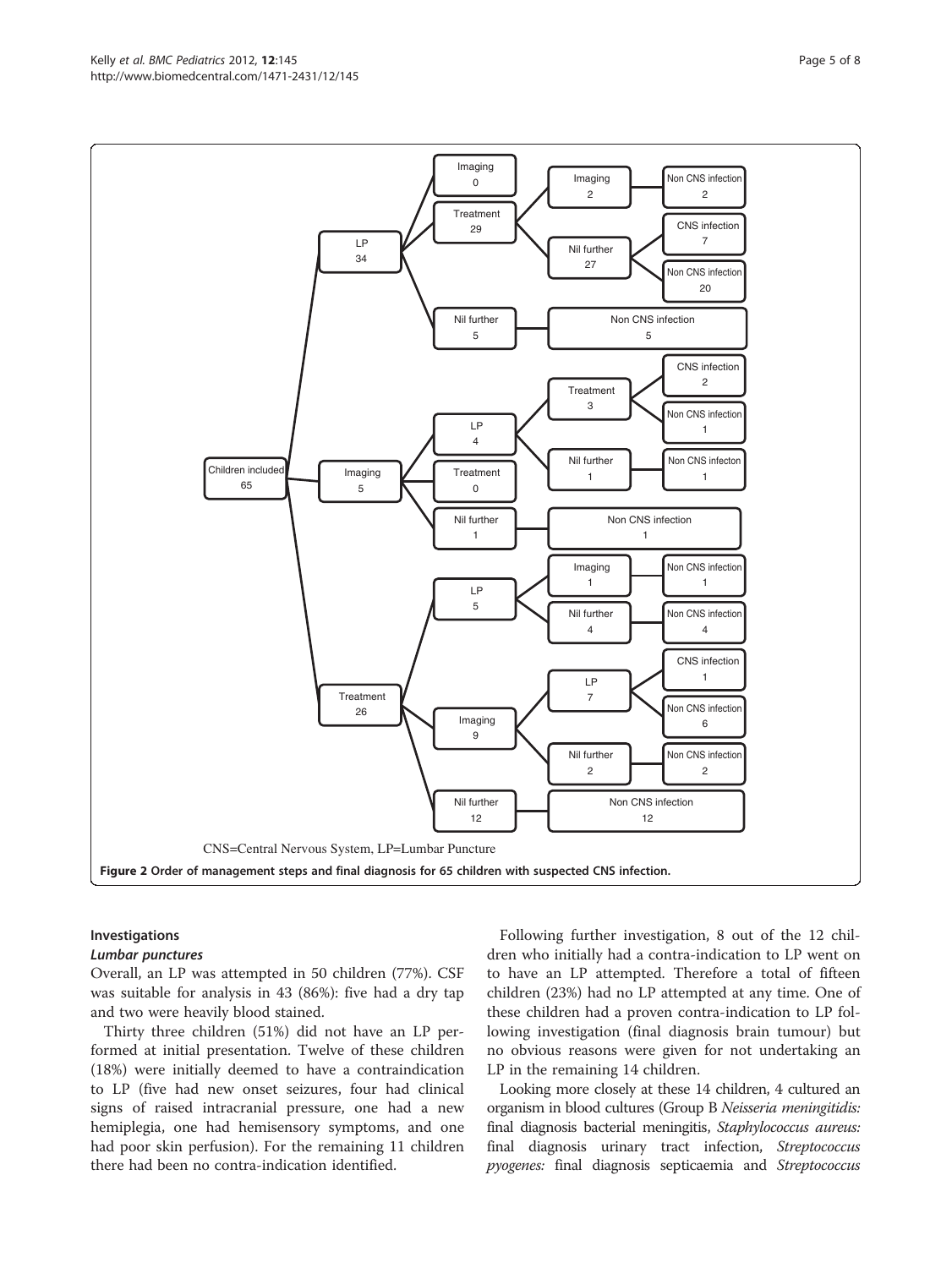agalactiae: final diagnosis septicaemia). Another child grew Haemophilus influenzae from an endotracheal aspirate and had a final diagnosis of lower respiratory tract infection. The other nine had a short median (range) length of stay of 2.5 days  $(1 – 3)$  and had all suffered febrile convulsions.

Imaging Seventeen (26%) children had cranial imaging [12 Computed Tomography (CT) scans, four fontanelle ultrasounds, one magnetic resonance imaging (MRI)]. In 14, this was the first or second management step before LP was considered and 11 went on to have an LP (three had abnormal CSF analysis). Three children had imaging after LP; one child (ultimately diagnosed with a focal epilepsy) had a CT after LP and the remaining 2 children had cranial ultrasound (both diagnosed with viral illness). Two imaging results were abnormal: one brain tumour, one bilateral abnormal fronto-temporal lobe changes on T2 weighted images on MRI (HSV type 1 encephalitis by CSF PCR). Twelve of these 14 had an LP contraindication but for two there was no obvious indication for imaging (final diagnosis was syncope). For the three who did not have an LP after imaging, one had a clear contraindication (tumour), but there was no obvious reason for the other two children. Their blood cultures were positive (see section on LP above).

Of the 43 patients with CSF available for analysis, 24 (57%) had a 'full CSF order set' (see methods) of standard investigations performed. All had documentation of the CSF WCC (including differential) and RBC, 39 (93%) had protein recorded, 41 (98%) had glucose recorded but only 26 (62%) had simultaneous blood glucose measured. A CSF pleocytosis was present in nine children with a median (range) of 8 (5–632) cells/ ml. Gram staining was negative for all samples. Culture was positive for two; one Haemophilus influenzae type b and one Acinetobacter species (considered a contaminant). Eighteen (38%) underwent polymerase chain reaction (PCR) analysis for common CNS viruses (HSV types 1&2, adenovirus, enterovirus, varicella zoster and parechovirus) and bacteria (Neisseria meningitidis and Streptococcus pneumoniae). Eleven (65%) of the seventeen patients treated with aciclovir had viral PCR testing requested. PCR was positive in three (two HSV type 1, one adenovirus). Neither patient with proven HSV encephalitis had a second LP to check for viral clearance after treatment. Of the six who did not have PCR requested, the median (range) length of treatment with aciclovir was 2.5 (1 to 7) days. Table [2](#page-3-0) gives details for those children with confirmed CNS infection.

### **Treatment**

Fifty eight (89%) received treatment (58 third generation cephalosporin, 17 combination of cephalosporin and aciclovir). Twelve (18%) received treatment as their only management step. Seven received no treatment (see details below). The median (range) time to commencing a third generation cephalosporin was 3 (0 to 65) hours and aciclovir was 6 (0 to 72) hours. The median (range) duration of treatment with a cephalosporin was 3 (1 to 21) days and aciclovir was 3.5 (1 to 14) days.

Three of the four children with a final diagnosis of aseptic meningitis were treated with a cephalosporin for less than 7 days. Two children had PCR sent on the CSF for viral pathogens including enterovirus and parechovirus; both were negative (Table [2\)](#page-3-0). The third child, aged one month, had a negative CSF culture but a positive blood culture for Escherichia coli. Urine culture was not recorded. She was treated for 21 days with a cephalosporin CSF analysis revealed: WCC 130/ml, protein 0.65 g/l, glucose ratio 62%, CSF culture negative. It is possible this child had purulent meningitis caused by Escherichia coli with a comparatively low CSF WCC and normal CSF/plasma glucose ratio or they may have had aseptic meningitis associated with a urinary tract infection, reported previously in infants [\[14](#page-7-0)].

Three had a final diagnosis of purulent meningitis (two microbiologically confirmed). One had CSF analysis consistent with purulent meningitis (WCC 112/ml, CSF/plasma glucose ratio 3%, protein 3.8 g/l) but did not have an organism identified on CSF PCR or blood culture; one was positive for Haemophilus influenzae type b on blood cultures and CSF PCR and the last patient (CSF WCC 632/ml) grew Group B Neisseria meningitidis on blood cultures but not on CSF PCR. These three children were treated for a median (range) of 9 (7 to 12) days. Details are given on Table [2.](#page-3-0) A fourth child grew Group B Neisseria meningitidis on blood cultures and had clinical features of meningitis but did not have an LP.

For the 17 children who were started on aciclovir, 16 had a history of altered consciousness on presentation. Of the three children who went on to have a final diagnosis of encephalitis, two had positive CSF PCR for HSV 1. They were treated with intravenous aciclovir for 7 and 14 days and a third generation cephalosporin for 7 and 2 days respectively. The third child had a positive CSF PCR for adenovirus and was treated with both aciclovir and a third generation cephalosporin for 8 days.

Children with encephalitis tended towards a longer median (range) duration of stay than those with meningitis (aseptic and purulent) [11.5 (8 to 15) and 3 (2 to 9) days respectively].

The median (range) time to LP was significantly longer for those who had it after treatment compared to those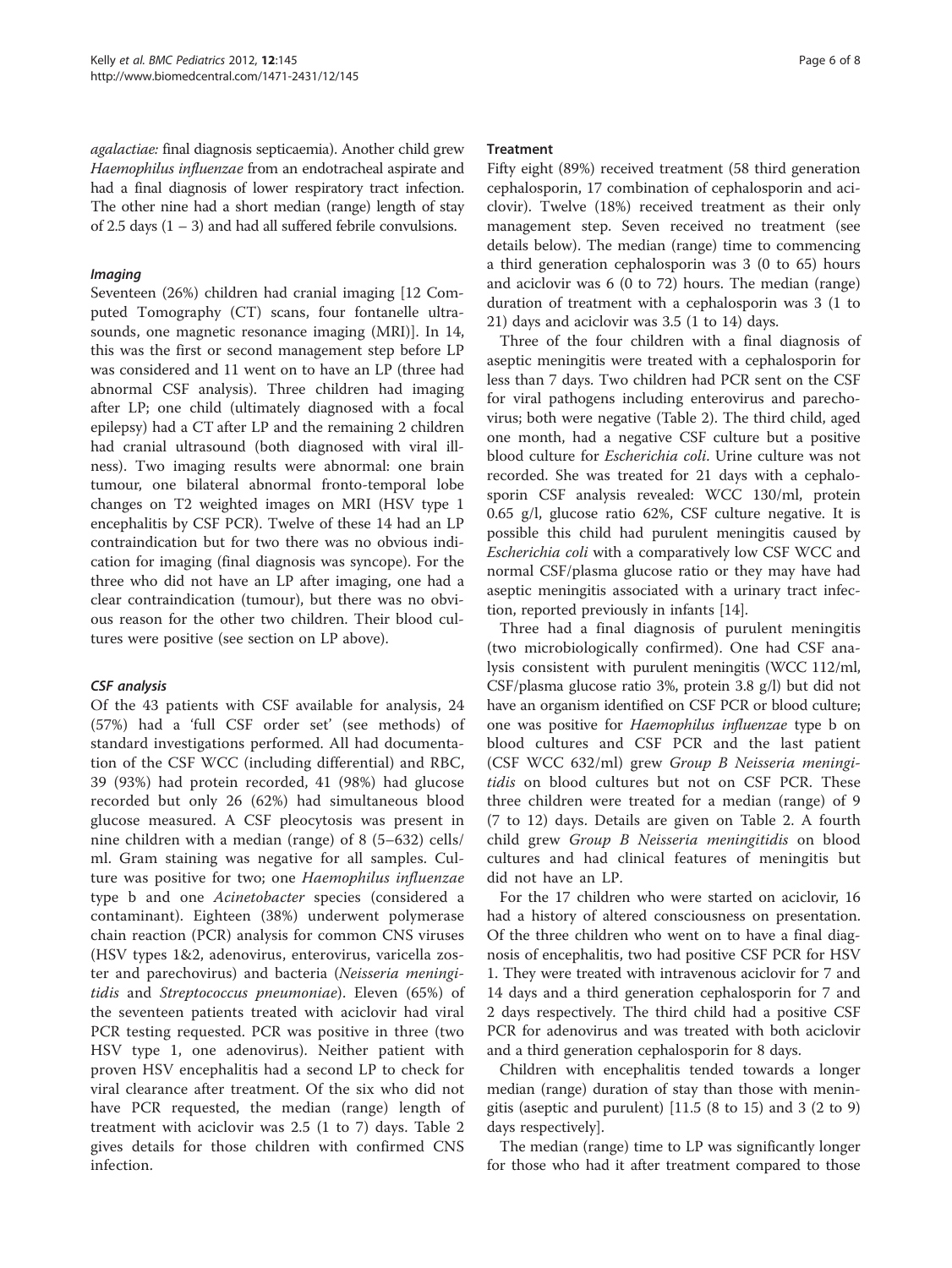who had it before treatment [5 (1 to 49) and 17 (4 to 72) hours respectively; p value 0.0057]. Nine children who had an LP before treatment was started were diagnosed with a CNS infection compared to two who were already on treatment when the LP was performed (p value 0.048). All four children who had an organism identified had the LP performed before starting treatment (p value 0.08).

### **Outcome**

No children died or required intensive care treatment. None developed renal impairment due to aciclovir. Three were diagnosed with epilepsy. All other patients appeared to have made a good recovery, but full outcome information was not available.

### Discussion

Clinical management of patients with suspected CNS infections across the region is heterogeneous and suboptimal, particularly for the investigation and treatment of viral encephalitis. In a previous study at the tertiary children's hospital, we reported that the number of children with suspected CNS infection who had an LP (where no contraindications existed) was only 53% [\[15](#page-7-0)]. In this study, of the 64 children who did not have a contra-indication to LP (both before and after imaging), 50 (80%) had an LP attempted. This figure is therefore encouraging and may partially reflect the recent implementation of LP guidelines and junior doctors training sessions at the specialist children's hospital [[15\]](#page-7-0). However, in those children who had an LP and their CSF was suitable for analysis, a full set of standard investigations was only ordered in 24 (57%) with a paired plasma glucose being the main test missed. This is comparable to the findings in our single site study [\[9](#page-7-0)]. Furthermore, no patient who had treatment started before their LP had a bacterium isolated from their CSF. This is similar to previous studies that have demonstrated a reduction in the sensitivity of bacterial CSF culture after antibiotics have been started [\[16](#page-7-0)]. It seems possible in this study, that some children treated for suspected CNS infection will not have had a microbiological/virological diagnosis due to not having an LP at all, or failing to order specific tests such as CSF PCR. This makes the ongoing clinical decisions such as when to stop aciclovir or third generation cephalosporins very difficult and children may either be exposed to drugs they do not need and a longer hospital stay, or worse, miss out on necessary treatment.

The management of children started on aciclovir for suspected encephalitis was very variable with the indications for starting aciclovir not always clear. The ideal length of treatment recommended for adults and children with HSV encephalitis is still unknown. Initial trials suggested 10 days [\[17\]](#page-7-0), but since then, relapses have been reported, so 14 – 21 days is now recommended [[18,19\]](#page-7-0). Additionally, many would recommend repeating the LP to ensure that the CSF is negative for HSV by PCR before stopping treatment and this is supported by a European consensus statement and recently published UK guidelines on the management of children with viral encephalitis [[19\]](#page-7-0). In this study, one child with HSV encephalitis was treated for only seven days and the other for 14. Neither case was discussed with either an infectious diseases or neurology specialist. In addition, neither child had a follow up LP to look for viral clearance.

We found an interesting subset of seven children who were not treated at all following a normal LP and/or cranial imaging. It is known that children with both meningitis and encephalitis can have a normal CSF white cell count in the early stages of the illness [[20,21](#page-7-0)] and in fact two of the children with proven encephalitis in this study had no white cells in the CSF (Table [2\)](#page-3-0). Therefore if a decision is made not to treat a child with enough symptoms or signs to warrant an LP, it would seem sensible to observe them carefully and consider repeating the LP if there is any change in their clinical condition to make sure a CNS infection is not missed. Three of these children were discharged on the day of their LP.

As data was collected retrospectively, it is possible that children with suspected CNS infection in the study time period will not have been included due to incorrect discharge coding or incomplete data to search. One other possible limitation is in the classification of 'encephalopathy' (Table [1\)](#page-2-0) as it is recognized that occasionally children with CNS infection may have an acellular CSF in the early stages of their illness [[22](#page-7-0)]. However, none of the children with normal CSF findings had a subsequent clinical course in keeping with a CNS infection. The numbers of patients in the study is small so statistical analysis has been limited and does not allow for comparison between management at the two different types of setting (secondary versus tertiary care).

However, it seems reasonable to conclude that the management of children with suspected CNS infections in our region was very variable and it also seems reasonable to conclude that these findings would be similar in other regions of the UK. Although the percentage of children with suspected CNS infection having an appropriate LP attempted is higher than our previous study, the number of children with a full set of CSF tests requested was disappointing. Over half the children started on aciclovir did not appear to have a clear indication. Of most concern, was the short treatment course for two children with proven HSV type 1 encephalitis. We therefore conclude that national guidelines for the management viral encephalitis are needed.

### Competing interests

The authors declare that they have no competing interests.